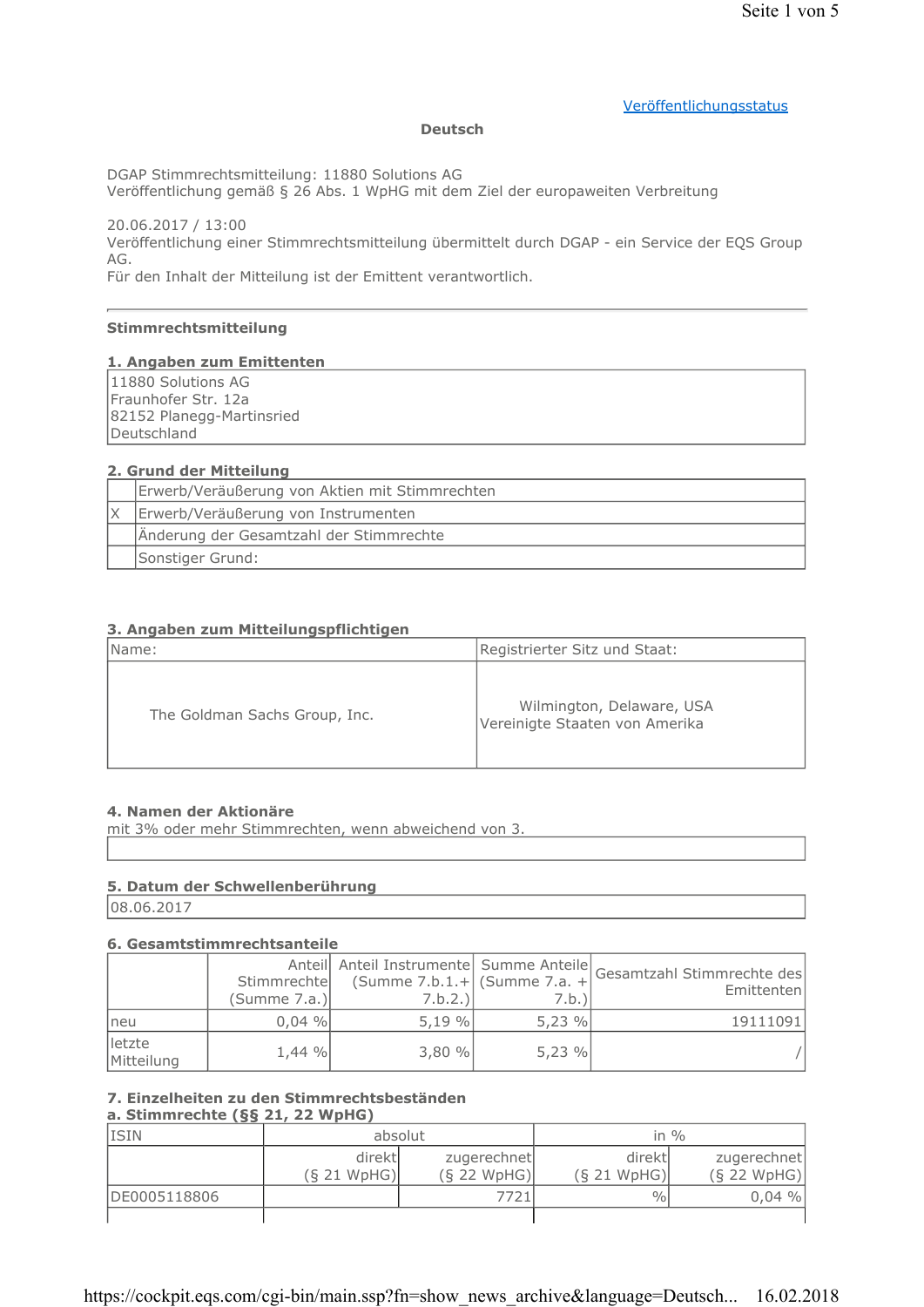| $\sim$<br><b>Contract Contract Contract</b><br>- | --<br>$\cdot$ $\cdot$ $\,-$ | $\mathbf{A}$<br>$\gamma_0$ |
|--------------------------------------------------|-----------------------------|----------------------------|
|                                                  |                             |                            |

#### b.1. Instrumente i.S.d. § 25 Abs. 1 Nr. 1 WpHG

| Art des<br>Instruments | Fälligkeit /<br>Verfall | Ausübungszeitraum /<br>Laufzeit | absolutl | Stimmrechte Stimmrechte in<br>$\frac{0}{0}$ |
|------------------------|-------------------------|---------------------------------|----------|---------------------------------------------|
| Wertpapierleihe        | lOffen                  |                                 | 992285   | 5,19%                                       |
|                        |                         | lSumme                          | 992285   | 5,19%                                       |

#### b.2. Instrumente i.S.d. § 25 Abs. 1 Nr. 2 WpHG

| Art des<br>Instruments | Fälligkeit<br>Verfall | Ausübungs-<br>zeitraum /<br>Laufzeit | Barausgleich oder<br>physische<br>Abwicklung | Stimmrechtel<br>absolutl | Stimmrechtel<br>in $\%$ |
|------------------------|-----------------------|--------------------------------------|----------------------------------------------|--------------------------|-------------------------|
|                        |                       |                                      |                                              |                          | $\frac{0}{0}$           |
|                        |                       |                                      | <b>Summe</b>                                 |                          | $\frac{0}{0}$           |

#### 8. Informationen in Bezug auf den Mitteilungspflichtigen

Mitteilungspflichtiger (3.) wird weder beherrscht noch beherrscht Mitteilungspflichtiger andere Unternehmen mit melderelevanten Stimmrechten des Emittenten (1.).

Vollständige Kette der Tochterunternehmen beginnend mit der obersten beherrschenden Χ Person oder dem oberstem beherrschenden Unternehmen:

| Unternehmen                       | 3% oder höherl | Stimmrechte in %, wenn Instrumente in %, wenn<br>5% oder höherl | Summe in %, wenn<br>5% oder höher |
|-----------------------------------|----------------|-----------------------------------------------------------------|-----------------------------------|
| The Goldman Sachs<br>Group, Inc.  | $\frac{0}{0}$  | 0/0                                                             | $\frac{0}{0}$                     |
| Goldman Sachs (UK)<br>L.L.C.      | $\frac{0}{0}$  | $\frac{0}{0}$                                                   | $\frac{0}{0}$                     |
| Goldman Sachs Group<br>UK Limited | $\frac{0}{0}$  | $\frac{0}{0}$                                                   | $\frac{0}{0}$                     |
| Goldman Sachs<br>International    | $\frac{0}{0}$  | 5,19 %                                                          | 5,23%                             |
|                                   |                |                                                                 |                                   |
|                                   |                |                                                                 |                                   |

## 9. Bei Vollmacht gemäß § 22 Abs. 3 WpHG

(nur möglich bei einer Zurechnung nach § 22 Abs. 1 Satz 1 Nr. 6 WpHG)

| Datum der Hauptversammlung:                        |                             |
|----------------------------------------------------|-----------------------------|
| Gesamtstimmrechtsanteil nach der Hauptversammlung: | % (entspricht Stimmrechten) |

#### 10. Sonstige Erläuterungen:

20.06.2017 Die DGAP Distributionsservices umfassen gesetzliche Meldepflichten, Corporate News/Finanznachrichten und Pressemitteilungen. Medienarchiv unter http://www.dgap.de

| Sprache:     | Deutsch                   |
|--------------|---------------------------|
| Unternehmen: | 11880 Solutions AG        |
|              | Fraunhofer Str. 12a       |
|              | 82152 Planegg-Martinsried |
|              | Deutschland               |
| Internet:    | www.11880.com             |
|              |                           |

Ende der Mitteilung

**DGAP News-Service** 

584523 20.06.2017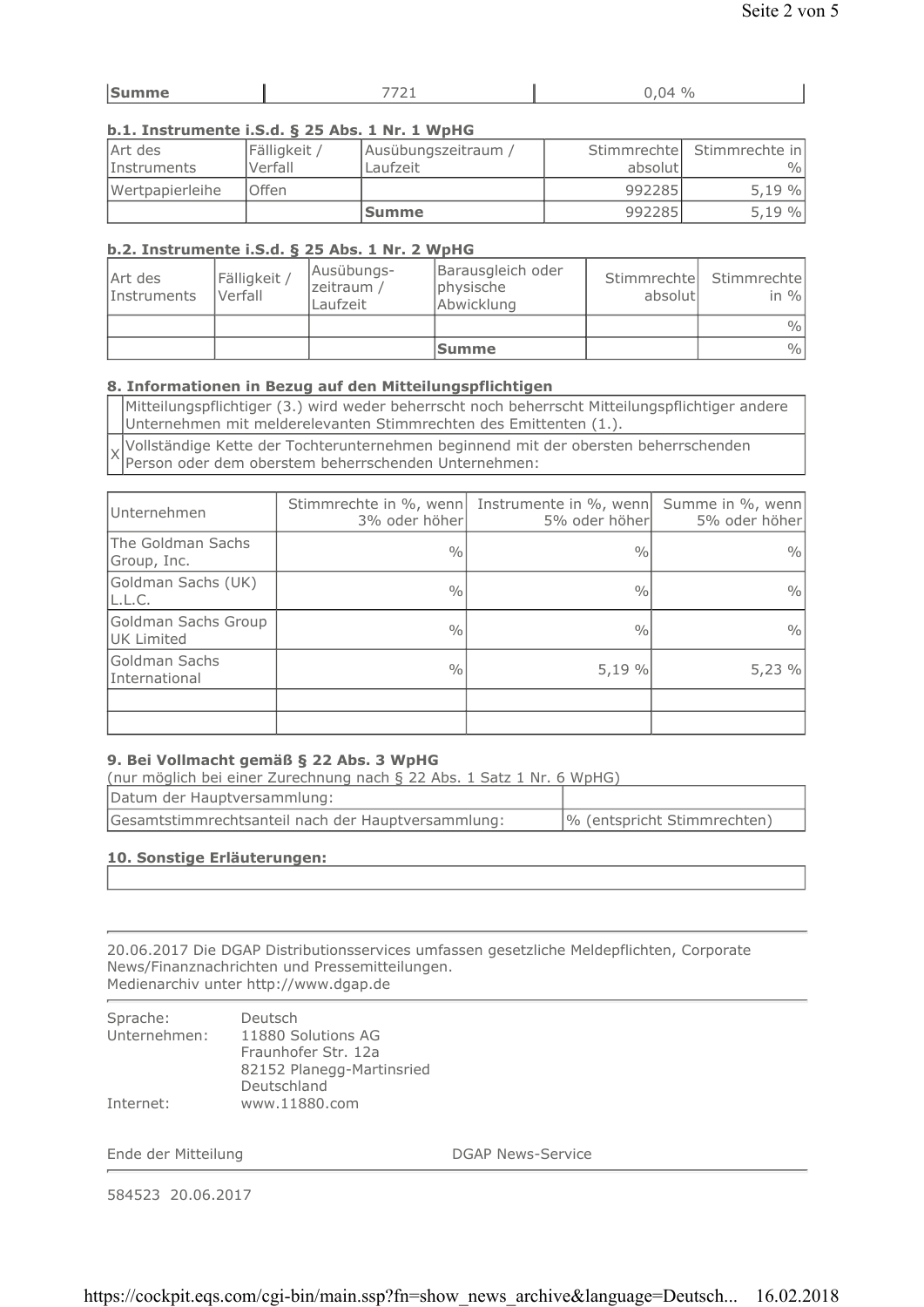#### **English**

DGAP Voting Rights Announcement: 11880 Solutions AG Release according to Article 26, Section 1 of the WpHG [the German Securities Trading Act] with the objective of Europe-wide distribution

20.06.2017 / 13:00 Dissemination of a Voting Rights Announcement transmitted by DGAP - a service of EQS Group AG. The issuer is solely responsible for the content of this announcement.

#### **Notification of Major Holdings**

#### 1. Details of issuer

11880 Solutions AG Fraunhofer Str. 12a 82152 Planegg-Martinsried Germany

### 2. Reason for notification

| Acquisition/disposal of shares with voting rights |  |  |
|---------------------------------------------------|--|--|
| Acquisition/disposal of instruments               |  |  |
| Change of breakdown of voting rights              |  |  |
| Other reason:                                     |  |  |

#### 3. Details of person subject to the notification obligation

| Name:                         | City and country of registered office:                      |
|-------------------------------|-------------------------------------------------------------|
| The Goldman Sachs Group, Inc. | Wilmington, Delaware, USA<br>United States of America (USA) |

#### 4. Names of shareholder(s)

holding directly 3% or more voting rights, if different from 3.

## 5. Date on which threshold was crossed or reached

08 Jun 2017

#### **6. Total positions**

|                           | % of voting rights<br>attached to shares<br>(total of 7.a.) | % of voting rights<br>through instruments<br>(total of 7.b.1 + 7.b.2) | total of<br>$(7.a. +$<br>7.b. | both in % total number of voting<br>rights of issuer |
|---------------------------|-------------------------------------------------------------|-----------------------------------------------------------------------|-------------------------------|------------------------------------------------------|
| Resulting<br>situation    | 0.04%                                                       | 5.19%                                                                 | 5.23%                         | 19111091                                             |
| Previous<br>Inotification | 1.44 %                                                      | 3.80%                                                                 | 5.23%                         |                                                      |

#### 7. Notified details of the resulting situation

## a. Voting rights attached to shares (Sec.s 21, 22 WpHG)

| <b>ISIN</b>  | absolute                  |                             | in $\%$                  |                            |
|--------------|---------------------------|-----------------------------|--------------------------|----------------------------|
|              | directl<br>(Sec. 21 WpHG) | indirectl<br>(Sec. 22 WpHG) | direct<br>(Sec. 21 WpHG) | indirect<br>(Sec. 22 WpHG) |
| DE0005118806 |                           | 7721                        | $\frac{0}{0}$            | 0.04%                      |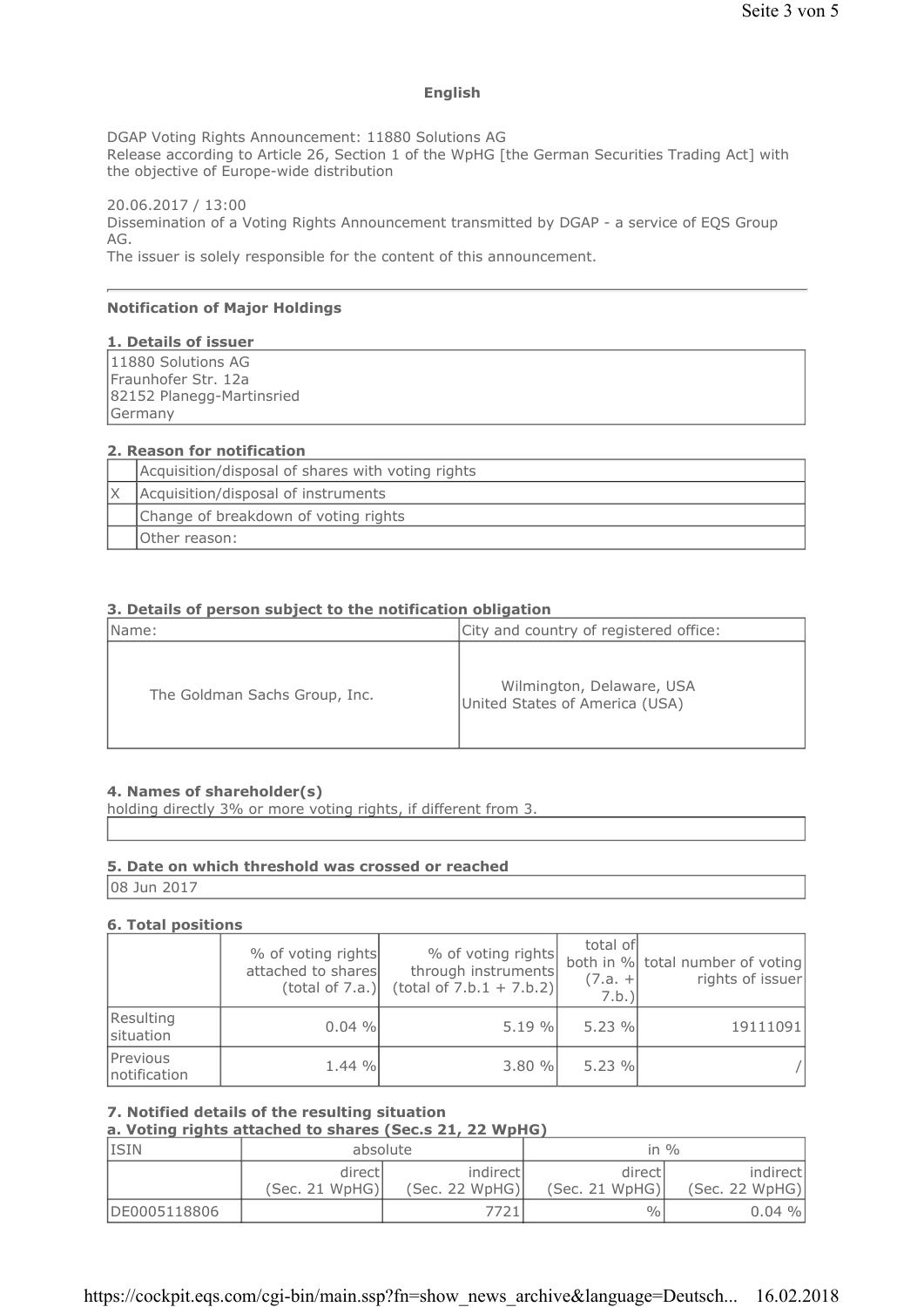| . IZI                         |  |               |
|-------------------------------|--|---------------|
| $\cdot$ $\cdot$ $\sim$ $\sim$ |  | $\frac{0}{0}$ |

#### b.1. Instruments according to Sec. 25 para, 1 No. 1 WpHG

| Type of<br>linstrument       | date | Expiration or maturity Exercise or conversion<br>period | absolute | Voting rights Voting rights<br>in $\%$ |
|------------------------------|------|---------------------------------------------------------|----------|----------------------------------------|
| <b>Securities</b><br>Lending | Open |                                                         | 992285   | 5.19%                                  |
|                              |      | <b>Total</b>                                            | 992285   | 5.19%                                  |

#### b.2. Instruments according to Sec. 25 para, 1 No. 2 WpHG

| Type of<br>linstrument | Expiration or<br>Imaturity date | Exercise or<br>conversion period settlement | Cash or physical | Voting rights | Voting<br>absolute rights in % |
|------------------------|---------------------------------|---------------------------------------------|------------------|---------------|--------------------------------|
|                        |                                 |                                             |                  |               | $\frac{0}{0}$                  |
|                        |                                 |                                             | <b>Total</b>     |               | $\frac{0}{0}$                  |

#### 8. Information in relation to the person subject to the notification obligation

Person subject to the notification obligation is not controlled and does itself not control any other undertaking(s) holding directly or indirectly an interest in the (underlying) issuer (1.). Full chain of controlled undertakings starting with the ultimate controlling natural person or legal entity:

| Name                              | % of voting rights (if<br>at least held 3% or<br>more) | % of voting rights through<br>instruments (if at least held 5%<br>or more) | Total of both (if at<br>least held 5% or<br>more) |
|-----------------------------------|--------------------------------------------------------|----------------------------------------------------------------------------|---------------------------------------------------|
| The Goldman Sachs<br>Group, Inc.  | $\frac{0}{0}$                                          | $\frac{0}{0}$                                                              | $\frac{0}{0}$                                     |
| Goldman Sachs (UK)<br>L.L.C.      | $\frac{0}{0}$                                          | $\frac{0}{0}$                                                              | $\frac{0}{0}$                                     |
| Goldman Sachs<br>Group UK Limited | $\frac{0}{0}$                                          | $\frac{0}{0}$                                                              | $\frac{0}{0}$                                     |
| Goldman Sachs<br>International    | 0/0                                                    | 5.19%                                                                      | 5.23%                                             |
|                                   |                                                        |                                                                            |                                                   |
|                                   |                                                        |                                                                            |                                                   |

#### 9. In case of proxy voting according to Sec. 22 para. 3 WpHG

| Date of general meeting:                |                          |
|-----------------------------------------|--------------------------|
| Holding position after general meeting: | % (equals voting rights) |

#### 10. Other explanatory remarks:

20.06.2017 The DGAP Distribution Services include Regulatory Announcements, Financial/Corporate News and Press Releases. Archive at www.dgap.de

| Language: | English                   |
|-----------|---------------------------|
| Company:  | 11880 Solutions AG        |
|           | Fraunhofer Str. 12a       |
|           | 82152 Planegg-Martinsried |
|           | Germany                   |
| Internet: | www.11880.com             |

End of News

 $\times$ 

**DGAP News Service** 

584523 20.06.2017